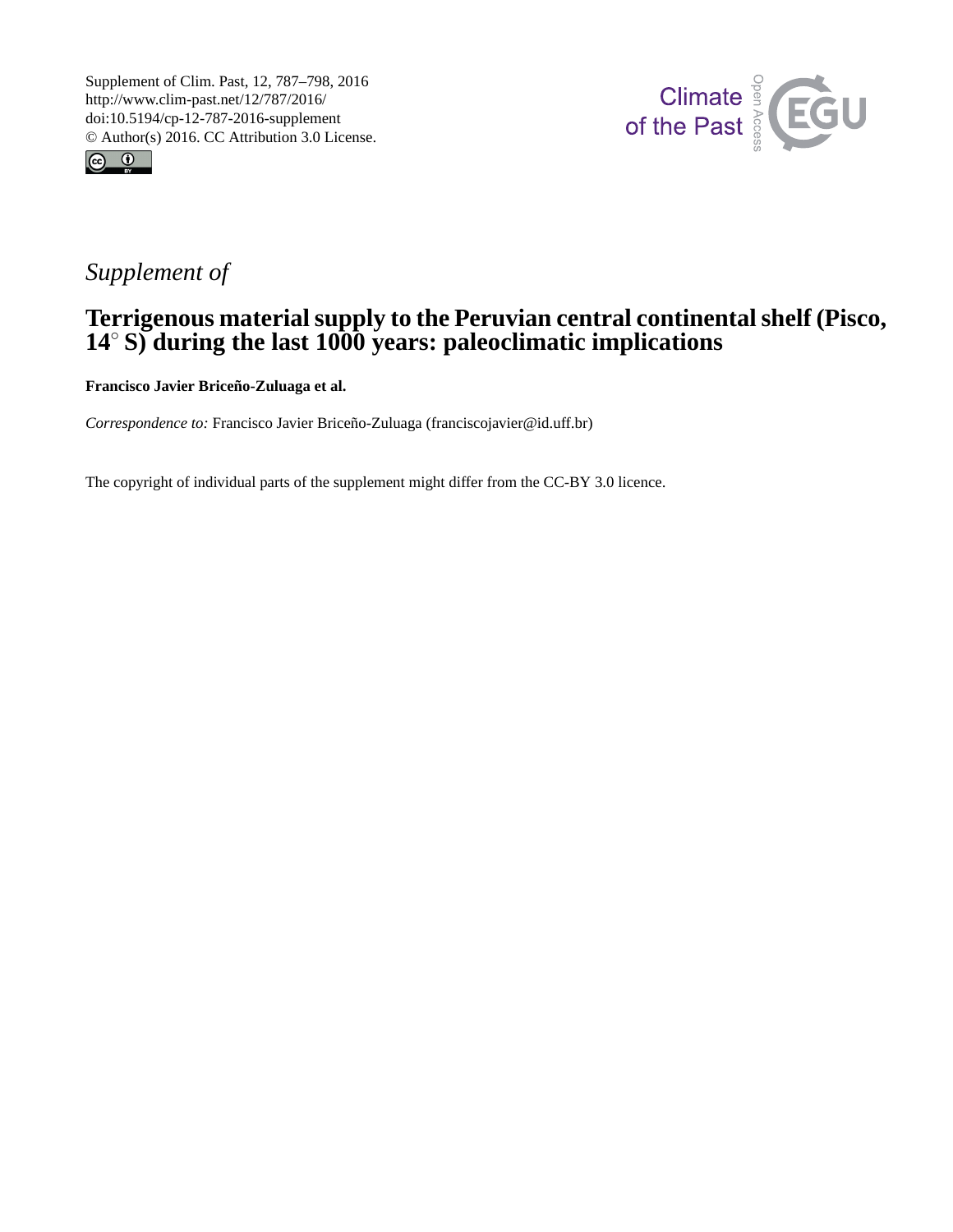#### **Stacked record.**

According to Salvatteci et al (2014), the cross-correlation of stratigraphic laminated sequences involves the identification of common biogeochemical features in the cores compared of the same study area. The common biogeochemical features are used as a correlation point between these. The biogeochemical shift at AD 1820±15 described by Gutiérrez et al., (2009) and Sifeddine et al., (2008) in all sediment cores in the area was used as stratigraphic anchored. Thereafter a visual examination of the X-ray images was made to prepare a correlation following the tone patterns produced by the difference in density of the laminae. The sediment core B14 (collected in the Pisco continental shelf too) was used as reference because this core were better defined and have most complete laminar sequence and is the best preserved (Figure 1S).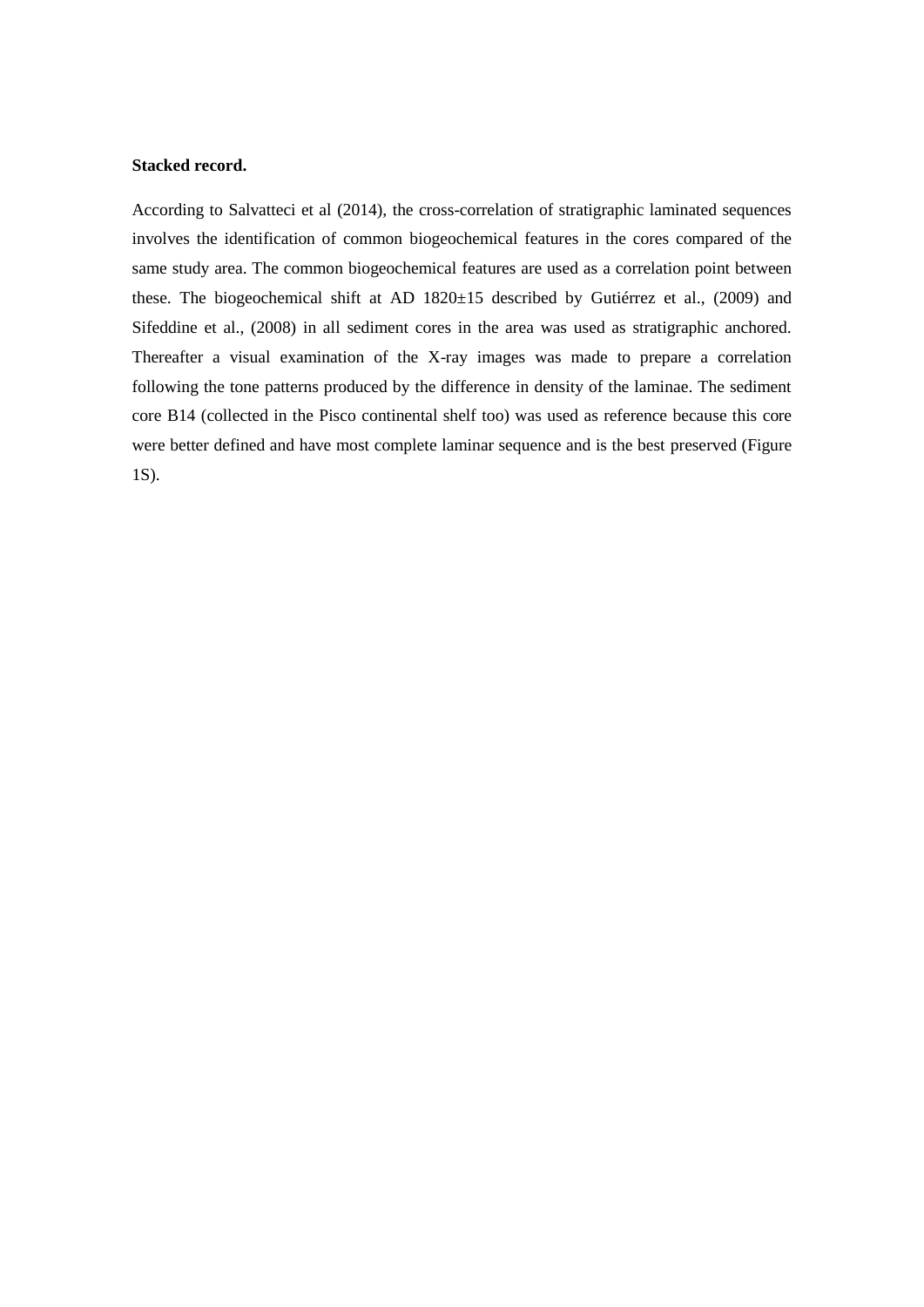

Figure S1: Cross-correlation of stratigraphic laminated sequences (SCOPIX images) between the box core B14 (the undisturbed, and well-preserved laminae sequences), B6 and the gravity core G10 all retrieved in Pisco continental shelf. The SCOPIX images the colors were inverted, thus the darker (lighter) laminae represent dense (less dense) sediments. The numbers at the right side of the imagens represent the uncalibrated 14C ages. Yellow line indicate the position of the sedimentological/biogeochemical shift (Gutiérrez et al., 2009). The upper black bold line indicates the start of <sup>241</sup>Am activity. The Black bars at the left side of the cores indicate homogeneous deposits, while green bars at the right side indicate the extent of the diatom layers. The stratigraphic markers are represented by the continuous colored thin lines that indicate possible (less obvious) correlations, methodology details in Salvatteci et al., (2014).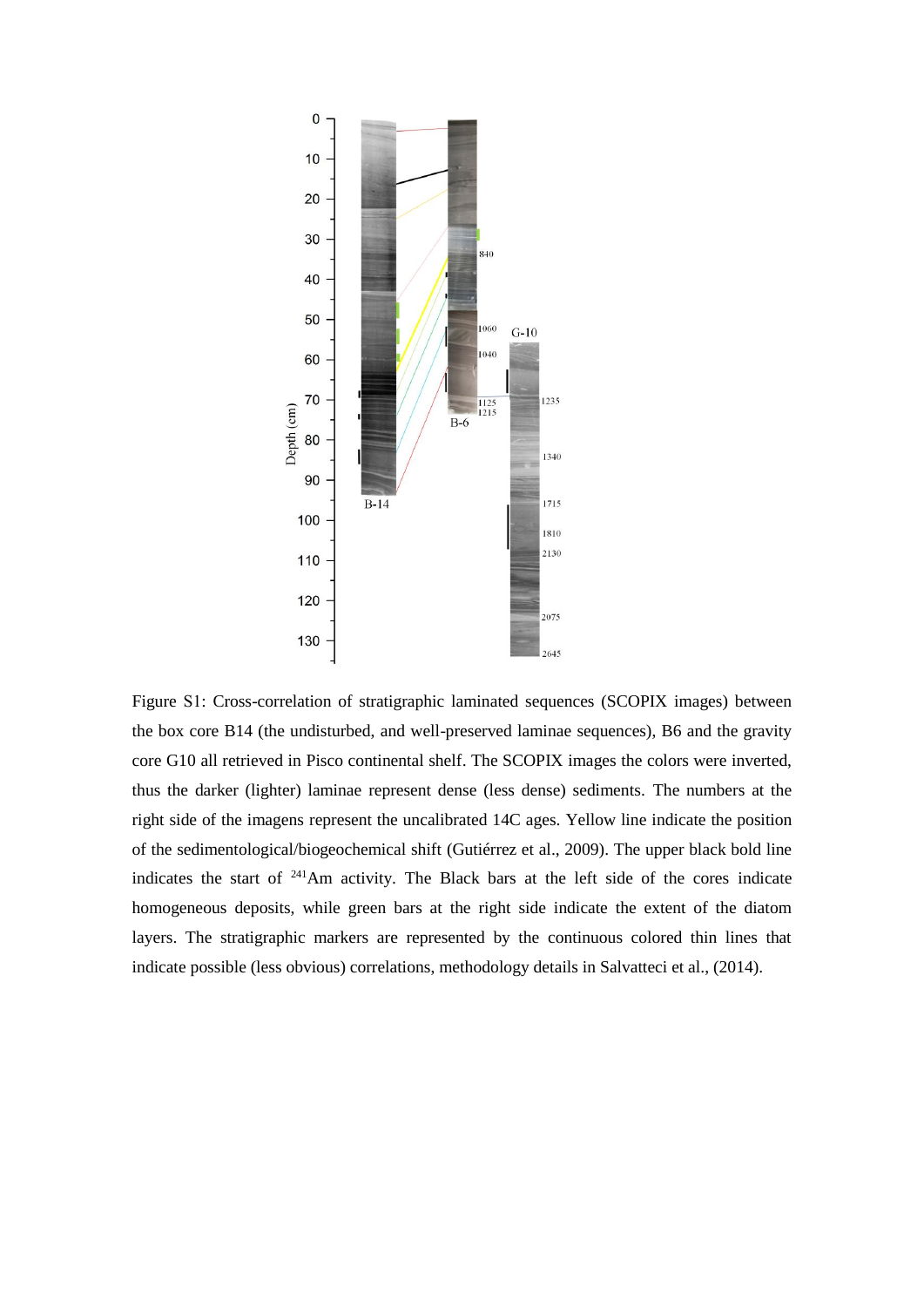

Figure S2: Downcore profile of excess <sup>210</sup>Pb and <sup>241</sup>Am in the Pisco boxcore B040506. Reconstructed fallout of  $137Cs$  in the Southern Hemisphere (UNSCEAR, 2000), and fallout specific activity of <sup>137</sup>Cs in Buenos Aires (Ribeiro & Arribére, 2002). The prominent features of fallout change (onset and peak periods, shaded) were used to identify three time-markers in the downcore <sup>241</sup>Am specific activity for both cores. Time intervals for each time-marker were estimated from excess  $^{210}Pb$  – derived sedimentation rate in the uppermost layer and sample layer thickness (taken and modified from Gutiérrez et al., (2009)).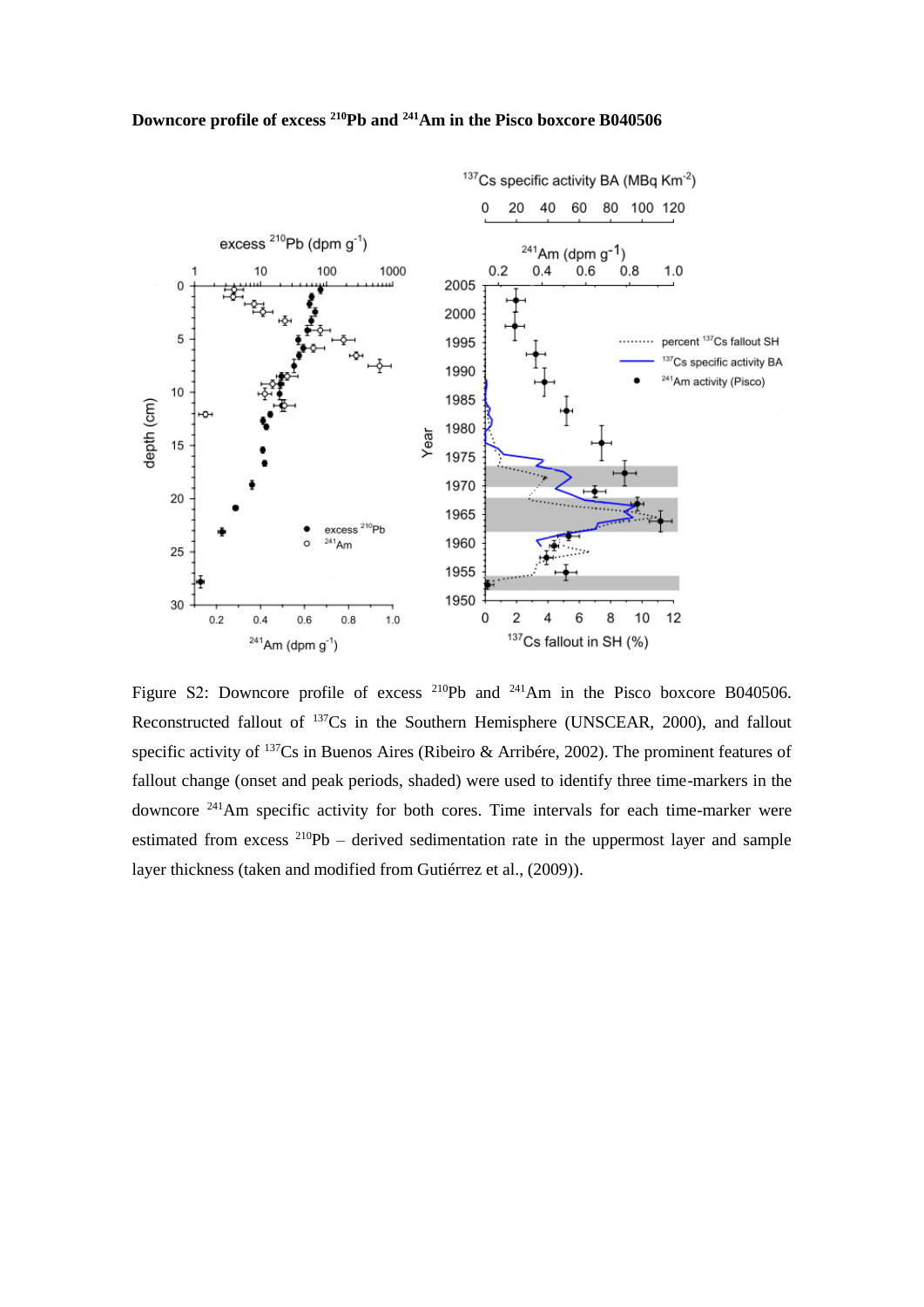**Record of the entire grain size distribution.**



Figure S3: Interpolation of the grain-size data distribution corresponding to the entire record (overlapping of the B040506 and G10-GC-01 sediment core). Two modes of grain sizes are apparent. A first one with finest grains range from ~3 to 15 µm; and the second one with coarser grains varied between of ~50-120 µm.

### **Principal component analysis of grain size classification.**



Figure S4: Variability proportion (coefficient of determination) obtained by principal components analysis (PCA) based on grain-size classification of Wentworth (1922). Four components can explain 97% of the total variability of the samples.